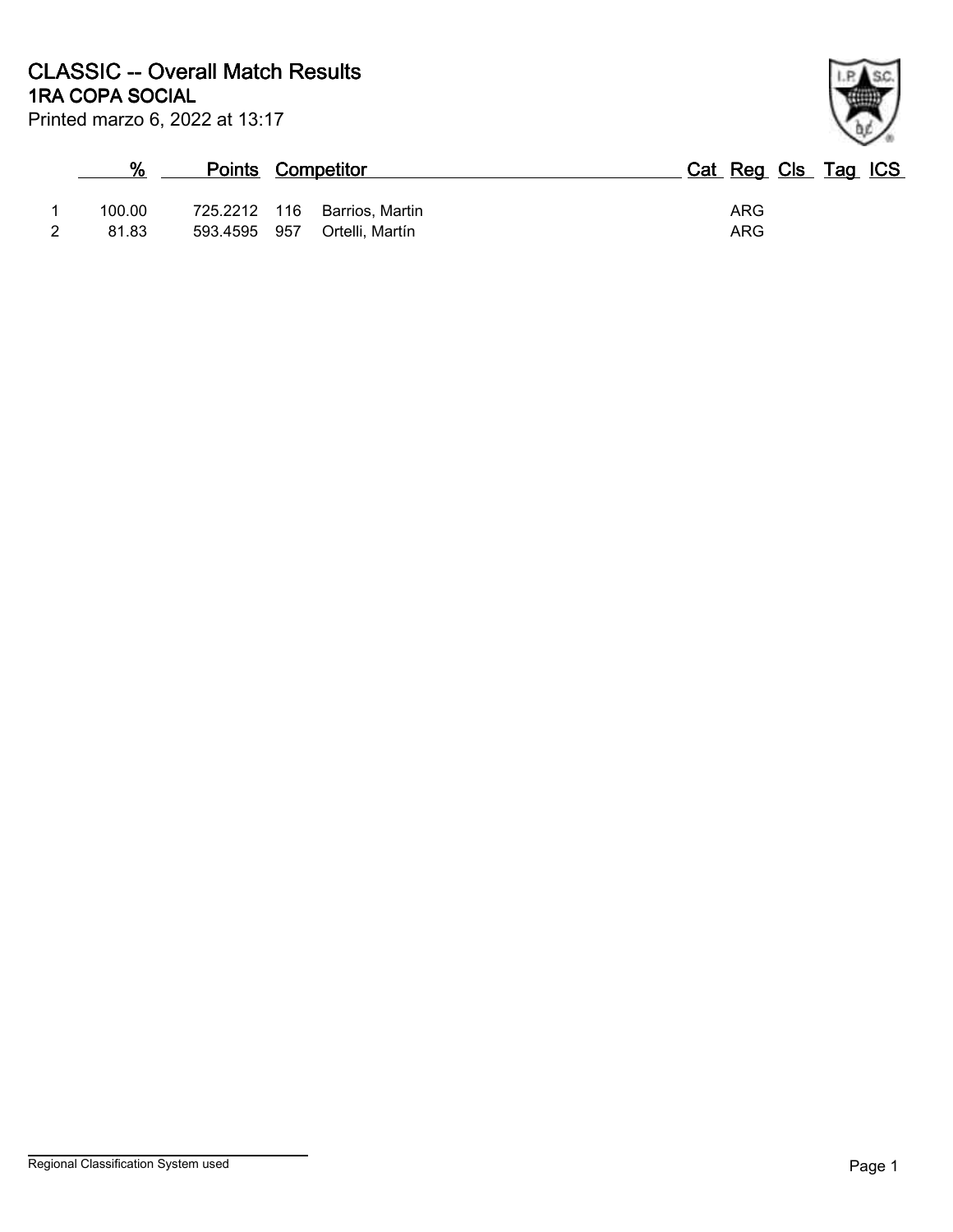| ℅      |          | <b>Points Competitor</b> | Cat Reg Cls Tag ICS |    |
|--------|----------|--------------------------|---------------------|----|
| 100.00 | 745.0000 | 354<br>Lopez, Claudio    | ARG                 | RO |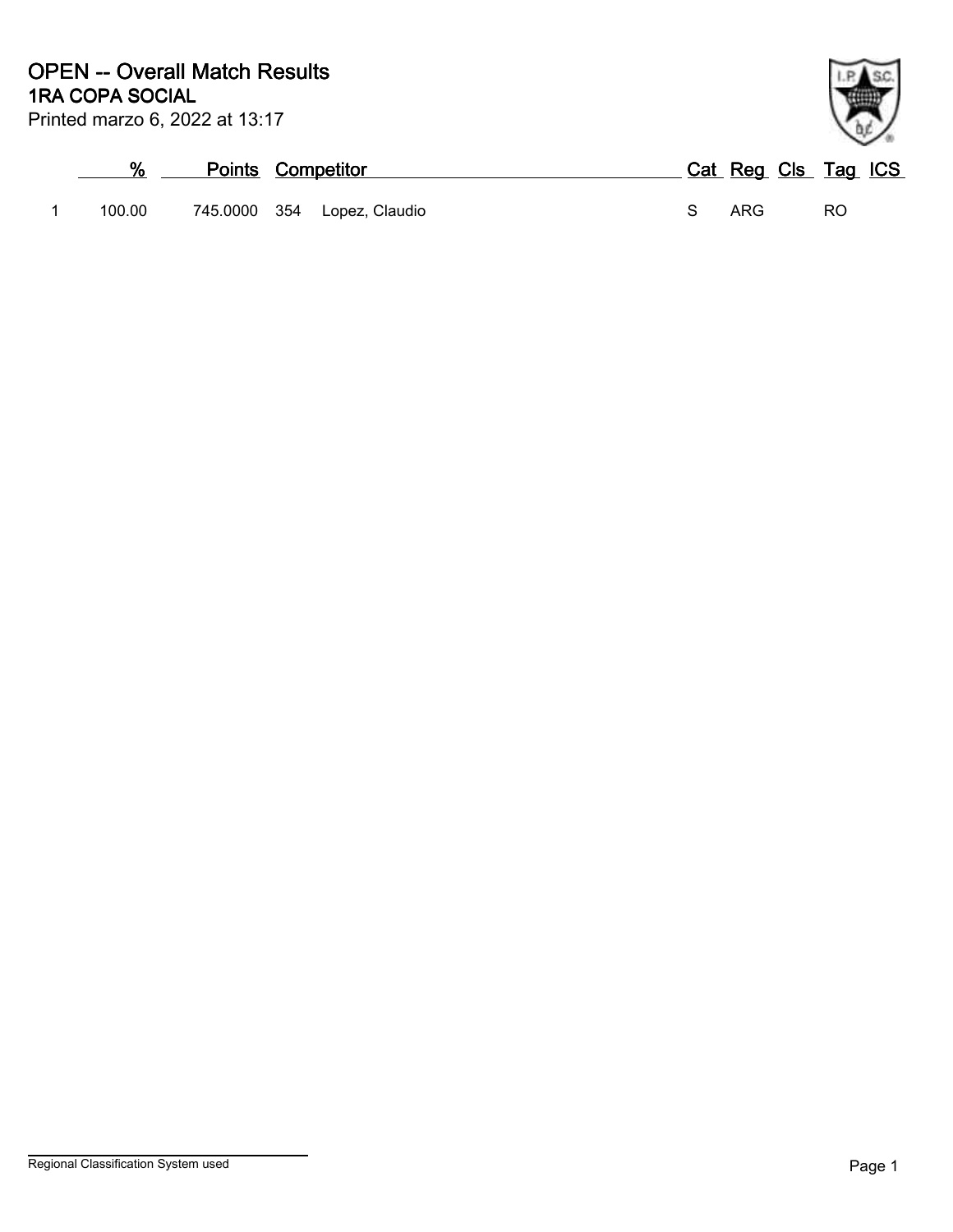**1RA COPA SOCIAL PRODUCTION -- Overall Match Results**



|                | %      | <u>Points</u> |      | <b>Competitor</b>                 |             | Cat Reg Cls Tag ICS |            |  |
|----------------|--------|---------------|------|-----------------------------------|-------------|---------------------|------------|--|
| 1              | 100.00 | 744.3085      | 979  | Serrano, Fernando                 |             | <b>ARG</b>          |            |  |
| 2              | 90.80  | 675.8478      | 134  | Borges, Walter Santiago           | $\mathsf S$ | <b>ARG</b>          | <b>RO</b>  |  |
| 3              | 90.06  | 670.3192      | 598  | Zancaner, Federico                |             | <b>ARG</b>          |            |  |
| 4              | 89.50  | 666.1264      | 419  | Obertello, Daniel Héctor          | $\mathbb S$ | <b>ARG</b>          | <b>RO</b>  |  |
| 5              | 83.74  | 623.2890      | 107  | Baigorria, Omar Horacio           | $\mathbf S$ | <b>ARG</b>          | <b>RO</b>  |  |
| 6              | 82.61  | 614.9083      | 172  | Ces, Christian Danie              |             | <b>ARG</b>          |            |  |
| $\overline{7}$ | 79.15  | 589.0860      | 1054 | Cavia, Miguel                     | $\mathsf S$ | <b>ARG</b>          |            |  |
| 8              | 75.90  | 564.9172      | 1196 | Ramirez, Fernando Gabrie          |             | <b>ARG</b>          |            |  |
| 9              | 75.85  | 564.5679      | 460  | Pires Apolonia, Germán Antonio    |             | <b>ARG</b>          |            |  |
| 10             | 75.78  | 564.0259      | 355  | López, Jorge Alberto              | $\mathbb S$ | <b>ARG</b>          | <b>RO</b>  |  |
| 11             | 74.25  | 552.6580      | 241  | Fava, Leopoldo Luis               | $\mathbf S$ | <b>ARG</b>          | <b>RO</b>  |  |
| 12             | 73.41  | 546.4219      | 231  | Espiñeira, Miguel Ángel           |             | <b>ARG</b>          | <b>RO</b>  |  |
| 13             | 70.02  | 521.1630      | 1303 | Tejerina, Eduardo Martin          |             | <b>ARG</b>          |            |  |
| 14             | 68.92  | 512.9722      | 910  | Santucho Sawicki, Facundo Nazaren |             | <b>ARG</b>          | <b>NOV</b> |  |
| 15             | 68.73  | 511.5385      | 1174 | Jordan, Hugo                      | $\mathbf S$ | <b>ARG</b>          | <b>RO</b>  |  |
| 16             | 66.80  | 497.2165      | 114  | Bareiro, Andrea Celeste           | L.          | <b>ARG</b>          |            |  |
| 17             | 65.17  | 485.0394      | 147  | Cabello, Luis Fernando            | $\mathsf S$ | <b>ARG</b>          |            |  |
| 18             | 64.25  | 478.2383      | 1585 | Hay Chaia, Matias                 |             | <b>ARG</b>          |            |  |
| 19             | 63.06  | 469.3947      | 626  | Castia, Paola Alejandra           | L           | <b>ARG</b>          |            |  |
| 20             | 62.80  | 467.4042      | 499  | Rodolfi, Walter                   | $\mathsf S$ | <b>ARG</b>          |            |  |
| 21             | 62.16  | 462.6525      | 1225 | Speranza, Sebastian Alejo         |             | <b>ARG</b>          |            |  |
| 22             | 61.57  | 458.2593      | 1639 | Martini Zanetti, Carlos           | $\mathsf S$ | <b>ARG</b>          |            |  |
| 23             | 61.53  | 457.9450      |      | 1552 Tarducci, Rodrigo Ezequie    |             | <b>ARG</b>          |            |  |
| 24             | 54.87  | 408.3717      | 611  | Troncoso, Camilo Horacio          | SS          | <b>ARG</b>          | <b>NOV</b> |  |
| 25             | 52.19  | 388.4601      | 1710 | Malvasso Neiff, Tomas             |             | <b>ARG</b>          |            |  |
| 26             | 50.96  | 379.3113      | 616  | Perez, Miguel Angel               | S           | <b>ARG</b>          |            |  |
| 27             | 50.84  | 378.3935      | 498  | Rodolfi, Luciano                  | SS          | <b>ARG</b>          |            |  |
| 28             | 50.72  | 377.5041      | 1148 | He, Chongfang                     |             | <b>ARG</b>          | <b>NOV</b> |  |
| 29             | 50.39  | 375.0619      | 1227 | Raffo, Martin Alberto             |             | <b>ARG</b>          |            |  |
| 30             | 48.35  | 359.8397      | 1161 | Demon, Nahuel Matias              |             | <b>ARG</b>          |            |  |
| 31             | 48.06  | 357.7008      | 619  | Fiorese, Daniel Pedro             | SS          | <b>ARG</b>          | <b>RO</b>  |  |
| 32             | 47.26  | 351.7909      | 33   | Fink, Claudia                     | L           | <b>ARG</b>          |            |  |
| 33             | 46.26  | 344.3004      | 1222 | Obljubek, Santiago                |             | <b>ARG</b>          | <b>CUR</b> |  |
| 34             | 44.87  | 333.9961      | 1105 | Gradalski, Victor Martin          |             | <b>ARG</b>          |            |  |
| 35             | 41.87  | 311.6460      | 1538 | Naya, Christian                   | S           | <b>ARG</b>          |            |  |
| 36             | 40.33  | 300.2132      | 1246 | Soriano, Fernando Cesar           | SS          | <b>ARG</b>          |            |  |
| 37             | 37.05  | 275.8006      | 1550 | Curto, Martin Ezequiel            |             | <b>ARG</b>          | <b>CUR</b> |  |
| 38             | 36.20  | 269.4163      | 1713 | Carabajal, Mariano                |             | <b>ARG</b>          |            |  |
| 39             | 34.21  | 254.6062      | 1640 | Guerreiro, Jose Marcelo           | S           | <b>ARG</b>          | <b>CUR</b> |  |
| 40             | 33.62  | 250.2716      | 1708 | Garcia, Adrian Mario              | SS          | <b>ARG</b>          | <b>CUR</b> |  |
| 41             | 32.18  | 239.5517      | 1553 | Ghiglione, Martin                 |             | <b>ARG</b>          |            |  |
| 42             | 27.82  | 207.0592      | 971  | Moyano, Pablo Gaston              |             | <b>ARG</b>          |            |  |
| 43             | 27.31  | 203.2484      | 687  | Saracco, Enrique Walter           | S           | <b>ARG</b>          |            |  |
| 44             | 25.29  | 188.2548      | 1551 | Grillo, Sergio                    |             | <b>ARG</b>          | <b>CUR</b> |  |
| 45             | 22.92  | 170.6038      | 1197 | Carucci, Vicente                  | S           | <b>ARG</b>          | <b>CUR</b> |  |

Regional Classification System used **Page 1**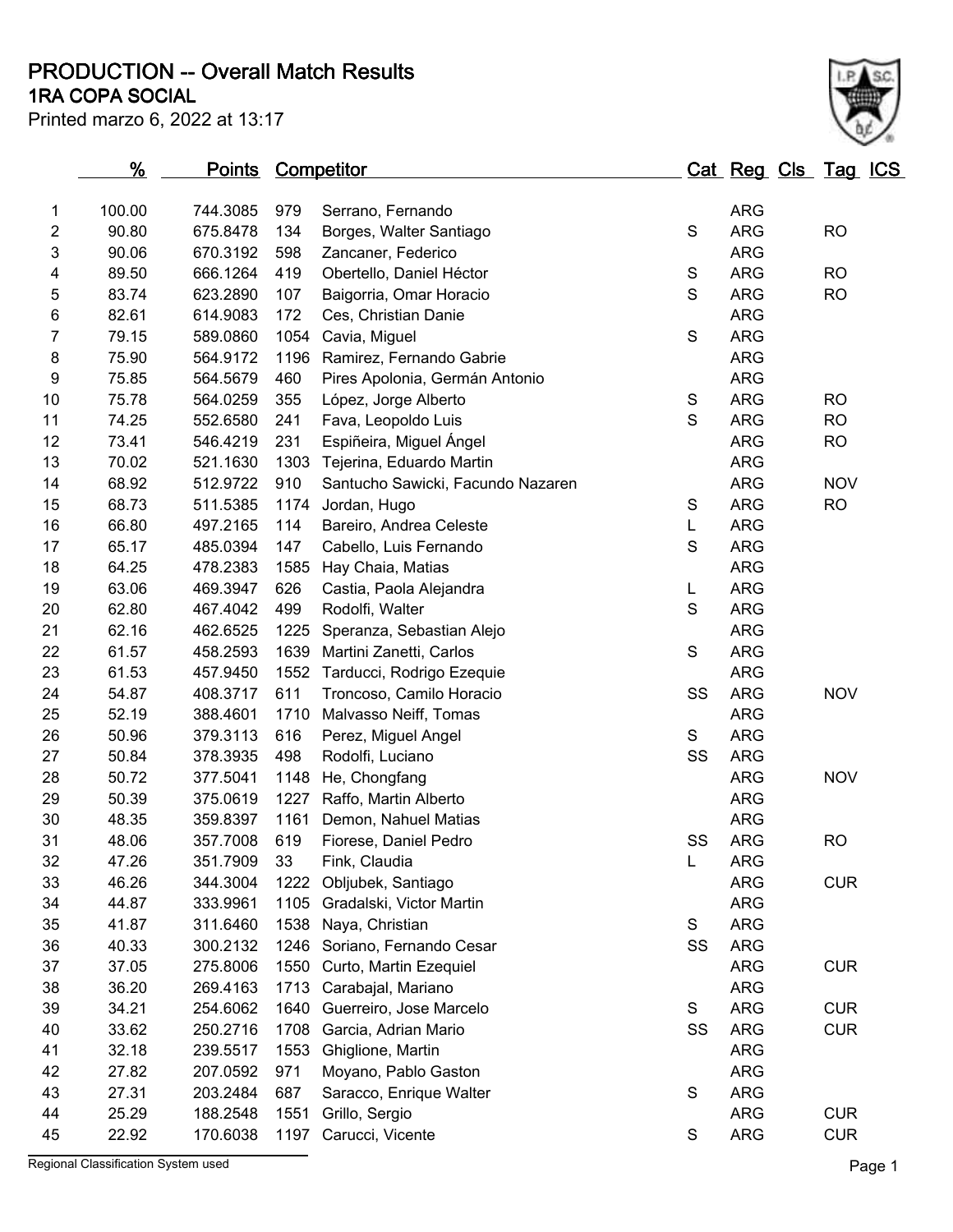**1RA COPA SOCIAL PRODUCTION -- Overall Match Results**

| ł. |
|----|

Printed marzo 6, 2022 at 13:17

## **% Points Competitor Cat Reg Cls Tag ICS** 46 17.96 133.6658 982 Moyano, Edecio Miguel ARG 47 15.47 115.1454 1299 Loscalzo, Sebastian Ernes<br>48 8.69 64.6537 1712 D'Agostino Ignacio 48 8.69 64.6537 1712 D'Agostino, Ignacio ARG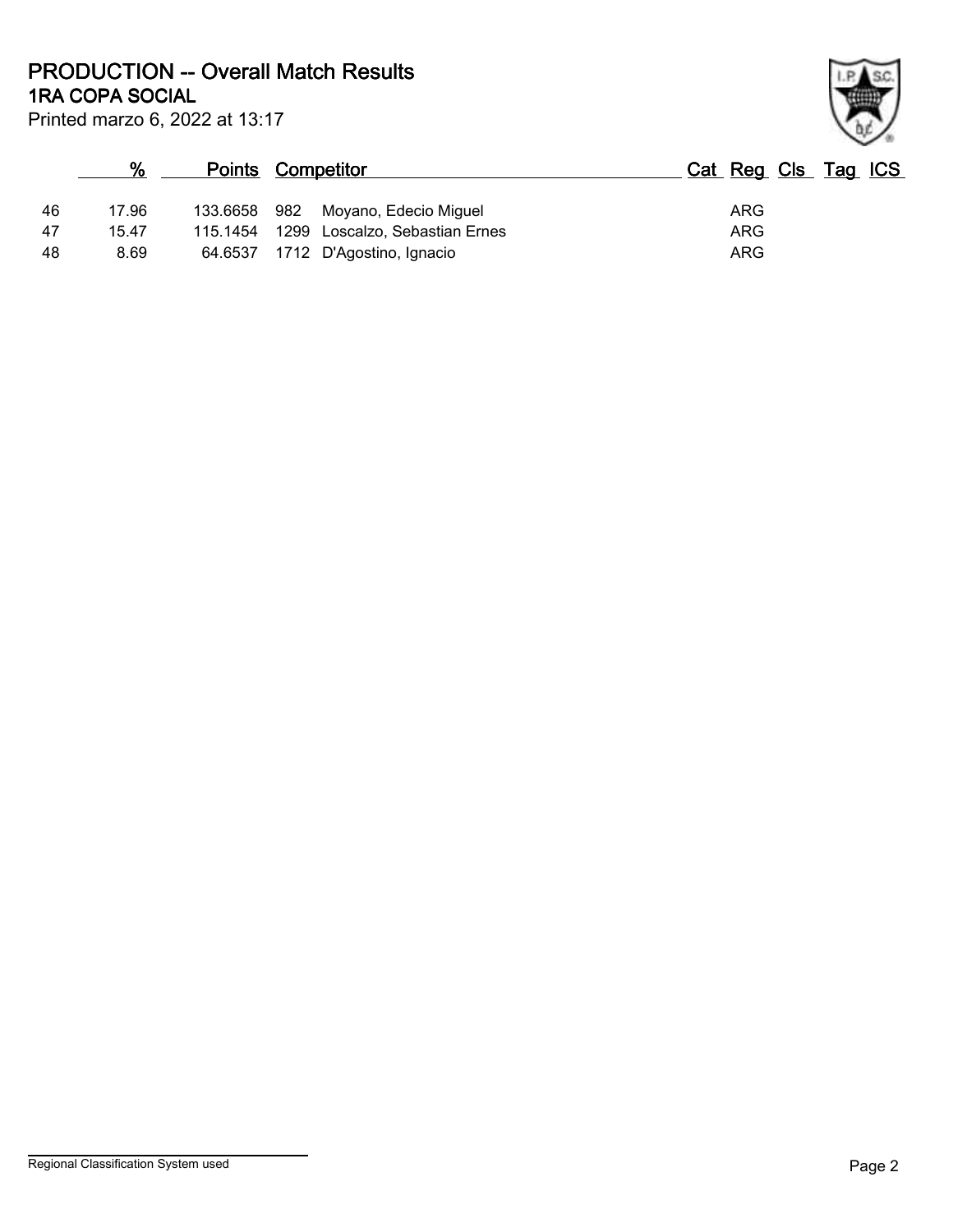Printed marzo 6, 2022 at 13:17 **1RA COPA SOCIAL PRODUCTION OPTICS -- Overall Match Results**

|   |        | <u>Points</u> | Competitor                  |                          |    | Cat Reg Cls Tag ICS |           |
|---|--------|---------------|-----------------------------|--------------------------|----|---------------------|-----------|
|   | 100.00 | 719.8368 571  |                             | Tondini, Claudio Oscar   |    | ARG                 | RO        |
| 2 | 87.08  | 626.8053      | 299                         | Grimberg, Sergio Daniel  |    | ARG                 | <b>RO</b> |
| 3 | 86.40  | 621.9511      | 1376 Noceti, Miguel Angel   |                          |    | ARG                 |           |
| 4 | 47.14  | 339.3630      | 1248 Ortiz, Facundo Maximil |                          |    | <b>ARG</b>          |           |
| 5 | 38.26  | 275.4272      | 451                         | Penizzotto, Luis Alberto | SS | ARG                 | RO        |

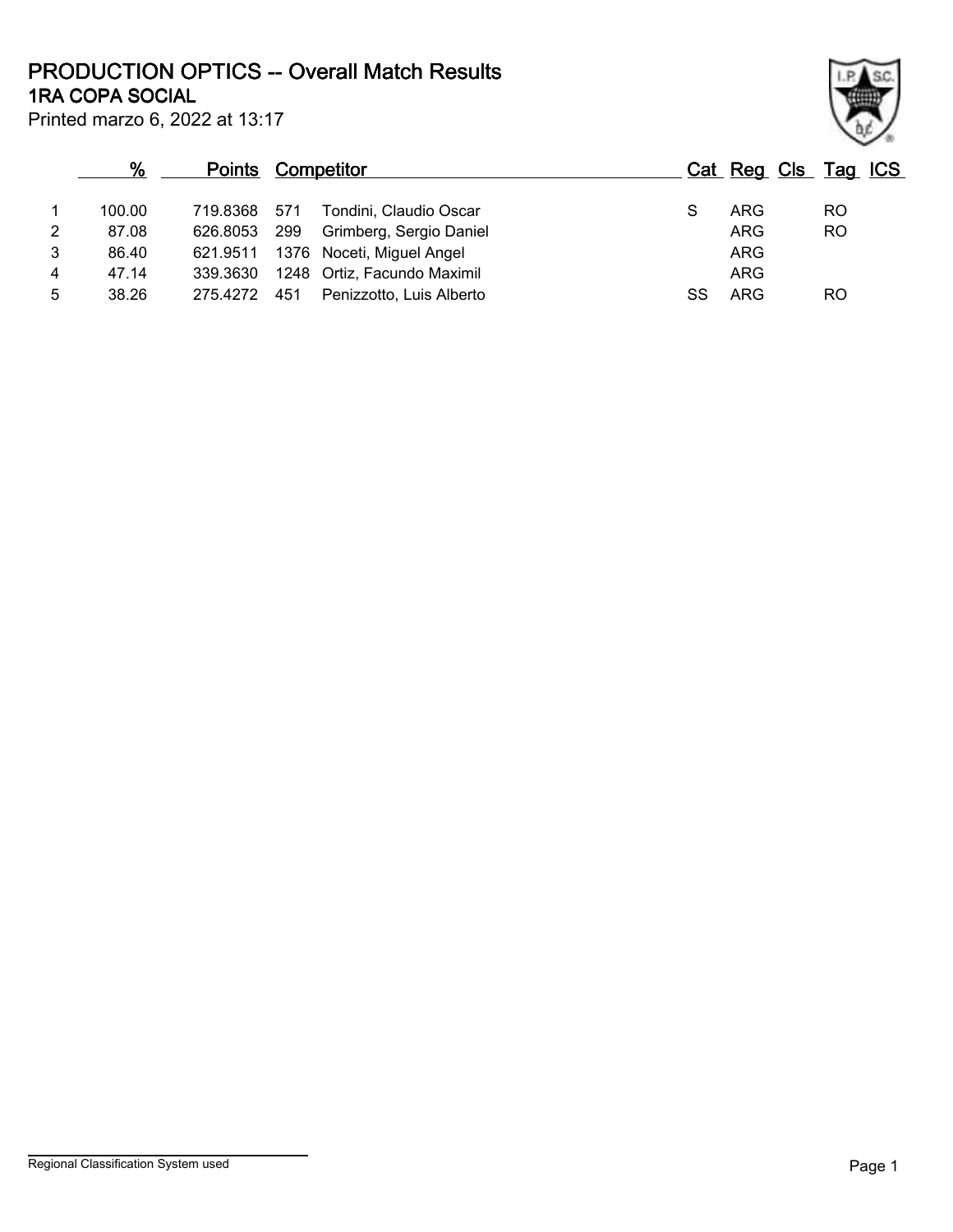**1RA COPA SOCIAL REVOLVER -- Overall Match Results**

| Printed marzo 6, 2022 at 13:17 |
|--------------------------------|
|                                |

| %      | <b>Points Competitor</b> |                    |  | Cat Reg Cls Tag ICS |           |  |
|--------|--------------------------|--------------------|--|---------------------|-----------|--|
| 100.00 | 713.9056 267             | Gashu, Juan Andrés |  | ARG                 | <b>RO</b> |  |
| 82.22  | 586.9992 43              | Jauregui, Martín   |  | ARG                 | <b>RO</b> |  |